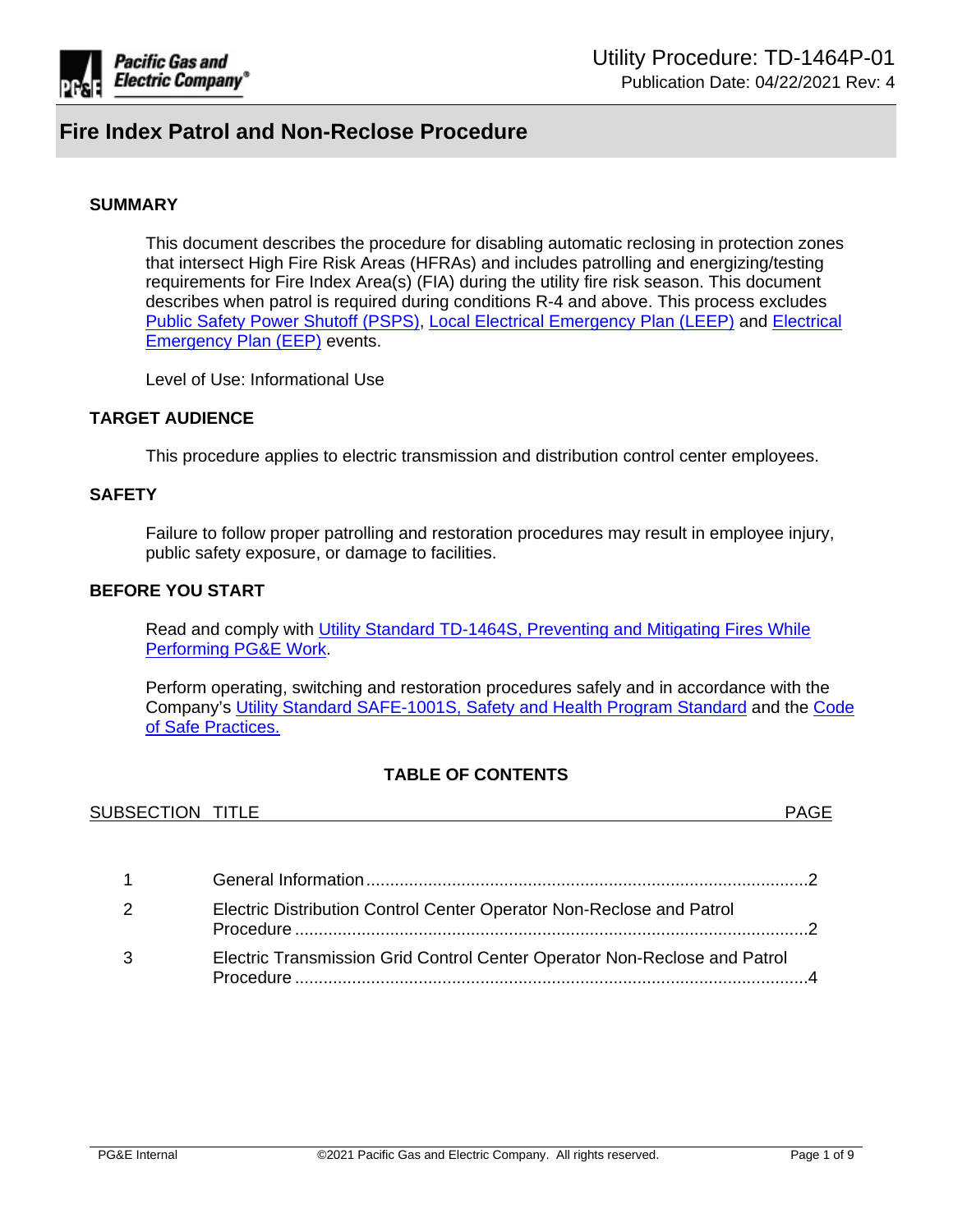

## **PROCEDURE STEPS**

### <span id="page-1-0"></span>**1 General Information**

- 1.1 Reclosing devices for transmission 115kV and below and all distribution lines will be disabled during the determined utility fire risk season for transmission lines and distribution protection zones in Tier 2 or Tier 3 or High Fire Risk Area (HFRA) within designated Fire Index Areas (FIAs).
- 1.2 Timing for disabling/enabling of reclosing devices is based on the condition of fuels. At decision-making meetings before summer and winter preparedness, Meteorology, Hazards Awareness and Warning Center (HAWC), and Safety Protection Team (SIPT) make recommendations. Based on these recommendations, the VP, PSPS Operations & Execution makes a recommendation to the SVP, Wildfire Risk & Chief Risk Officer. The SVP then makes decision which is recorded and then communicated to impacted departments. Multiple decision-making meetings may be necessary to make decisions for all affected regions of the PG&E service territory. Decisions are made for each affected FIA and execution may be staggered. See [Attachment 1](https://ecmappwlsp01c2.comp.pge.com/TILVIEWER?chronicleId=09131aad8e2ceb1f&vd=false&device=false) for decision-making meeting requirements, agenda, template for record, and archiving.
- 1.3 During non-fire season, operators are required to enable/disable reclosing devices based on daily FIA if risk conditions are identified.

### <span id="page-1-1"></span>**2 Electric Distribution Control Center Operator Non-Reclose and Patrol Procedure**

- 2.1 Electric Distribution Asset Planning PROVIDES a list of devices (SCADA and non-SCADA) in FIAs that require reclosing disabled prior to the utility fire risk season.
- 2.2 The distribution operator (DO) PERFORMS the following steps:
	- 1. DISABLE Fault Location Isolation and Service Restoration (FLISR) devices at the circuit level that feed into Tier 2 or Tier 3 or High Fire Risk Area (HFRA) within designated FIAs.
	- 2. REVIEW and take appropriate ACTION for active FPI ratings of the FIA(s) within their jurisdiction.
	- 3. DISABLE reclosing on devices where an abnormal circuit configuration causes protection zone(s) to intersect Tier 2 or Tier 3 or High Fire Risk Area (HFRA) within designated FIAs**.**
	- 4. PLACE a Fire Mitigation (FM) Tag in the Distribution Management System (DMS) next to the corresponding devices and DOCUMENT switching instructions per [Utility](https://ecmappwlsp01c2.comp.pge.com/TILVIEWER?chronicleId=09131aad80dfd82a&vd=true&device=false)  [Standard TD-2700S, "Electric Distribution General Operating, Clearance, and Non-Test](https://ecmappwlsp01c2.comp.pge.com/TILVIEWER?chronicleId=09131aad80dfd82a&vd=true&device=false)  [Instructions"](https://ecmappwlsp01c2.comp.pge.com/TILVIEWER?chronicleId=09131aad80dfd82a&vd=true&device=false) and [Utility Procedure TD-2700P-04, "Processing Applications for Work](https://ecmappwlsp01c2.comp.pge.com/TILVIEWER?chronicleId=09131aad80e081d2&vd=true&device=false)  [and Switching Logs".](https://ecmappwlsp01c2.comp.pge.com/TILVIEWER?chronicleId=09131aad80e081d2&vd=true&device=false)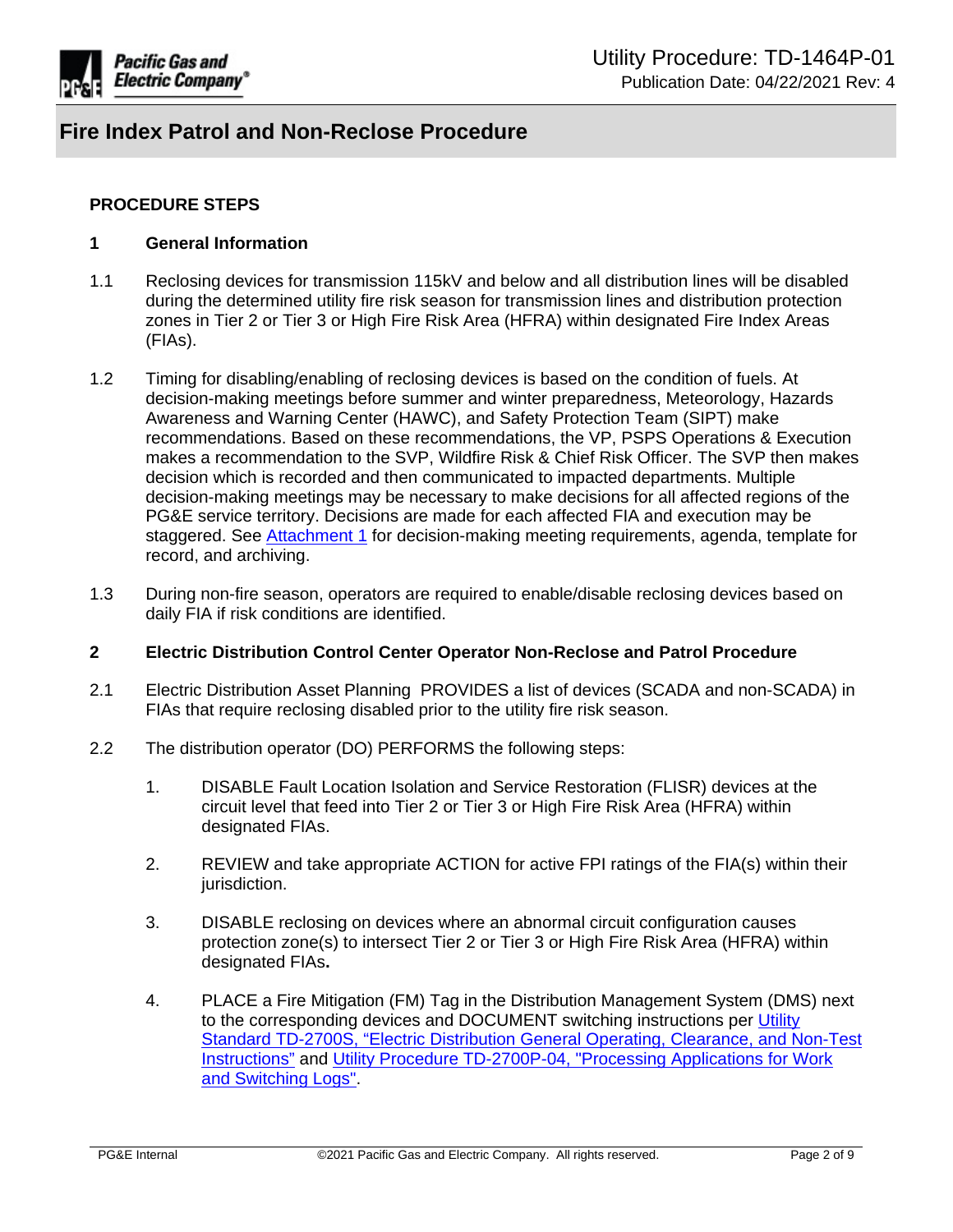

### 2.2 (continued)

- 5. USE the check box on the ILIS Event Outage report to indicate a device associated with an outage that has reclosing disabled due to fire mitigation.
- 2.3 Patrolling and Testing/Energizing requirements for Automatic Protective Devices for active FPI ratings of "R4" and "R5".

The DO will PERFORM the following patrol and testing/energizing requirements for automatic protective devices (i.e.: line recloser, sectionalizer, TripSaver, FuseSaver, or circuit breaker) for active FPI ratings "R4" and "R5".

1. IF "R4" or "R5" FPI ratings are active and a device tests to lockout or open/deenergized,

THEN the overhead (OH) line in the involved protection zone must be PATROLLED in its entirety and all found trouble ISOLATED or CLEARED. regardless of found fault location. (A protection zone is isolated by circuit breaker, Line Recloser, TripSaver, FuseSaver, or Fuse as defined below and shown in Figure 1).

a. In the event of multiple LRs operating, possibly due to miscoordination, PATROL the entire protection zone from the most upstream targeted or locked out protective device and beyond any additional targeted LRs. If fault current flowed through the OH line, it must be patrolled.



**Protection Zone** (Distribution): The zone between two protective devices, i.e., starts at the device that relayed and/or locked out or blown (such as a CB or LR or TripSaver or Fuse) and continues downstream until ALL protective devices are reached, which could include multiple branches of the circuit. See sample of a protection zone in Figure 1.



**Figure 1. Sample Protection Zone**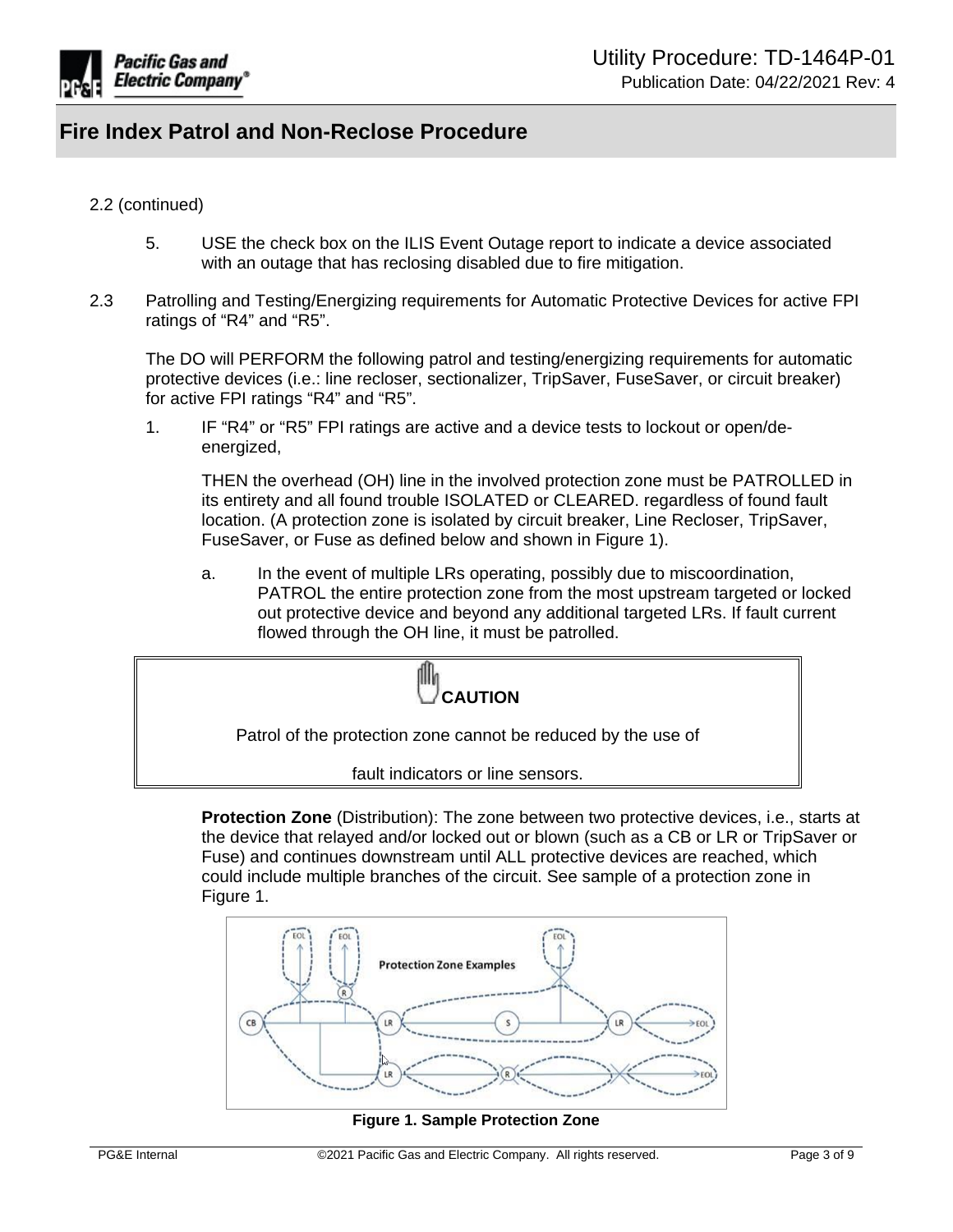

### 2.3.1 (continued)

2. IF the line is forced out with no known trouble identified,

THEN use targeting devices and other tools to IDENTIFY the patrol area and PERFORM the following steps:

- a. PATROL and STEP RESTORE until all found trouble is isolated or cleared.
- b. Once a trouble location is found and isolated or cleared, the OH line beyond the trouble location must be PATROLLED in its entirety to the next protective device.
- c. If no trouble is found, PATROL of the entire OH line may be required.
- 3. IF the line is forced out due to known trouble,

THEN RE-ENERGIZE after trouble is safely isolated or cleared.

4. IF a device trips by sensitive ground fault (SGF) target and has no other targets,

THEN REFER to [Utility Procedure TD-2700P-11, "Testing and Sectionalizing](https://ecmappwlsp01c2.comp.pge.com/TILVIEWER?chronicleId=09131aad80e025d7&vd=true&device=false)  [Distribution Equipment"](https://ecmappwlsp01c2.comp.pge.com/TILVIEWER?chronicleId=09131aad80e025d7&vd=true&device=false), section 9 and PERFORM a complete patrol in the deenergized section.

- 2.4 Patrolling and Testing/Energizing requirements for Automatic Protective Devices for active FPI ratings of "R5-Plus"
	- 1. IF the FPI rating is "R5-Plus,"

THEN a full patrol of the entire OH de-energized zone MUST BE completed. (i.e. includes fused radial/tap lines).

a. It is permissible to open OH sectionalizing devices and RESTORE sections of the circuit that have been fully patrolled (step restoration) and are in known good condition.

### <span id="page-3-0"></span>**3 Electric Transmission Grid Control Center Operator Non-Reclose and Patrol Procedure**

- 3.1 For Transmission lines which cross into FIAs, Grid Control Center (GCC) will REVIEW annually prior to determined utility fire risk season a list of devices (SCADA and non-SCADA) to have reclosing disabled for summer preparedness as determined by decision-making meetings. See Attachment 1 for more information on meetings.
	- 1. IF a circuit is abnormal,

THEN all affected devices need to have reclosing accounted for where a line passes through Tier 2 or Tier 3 or High Fire Risk Area (HFRA) within designated FIAs.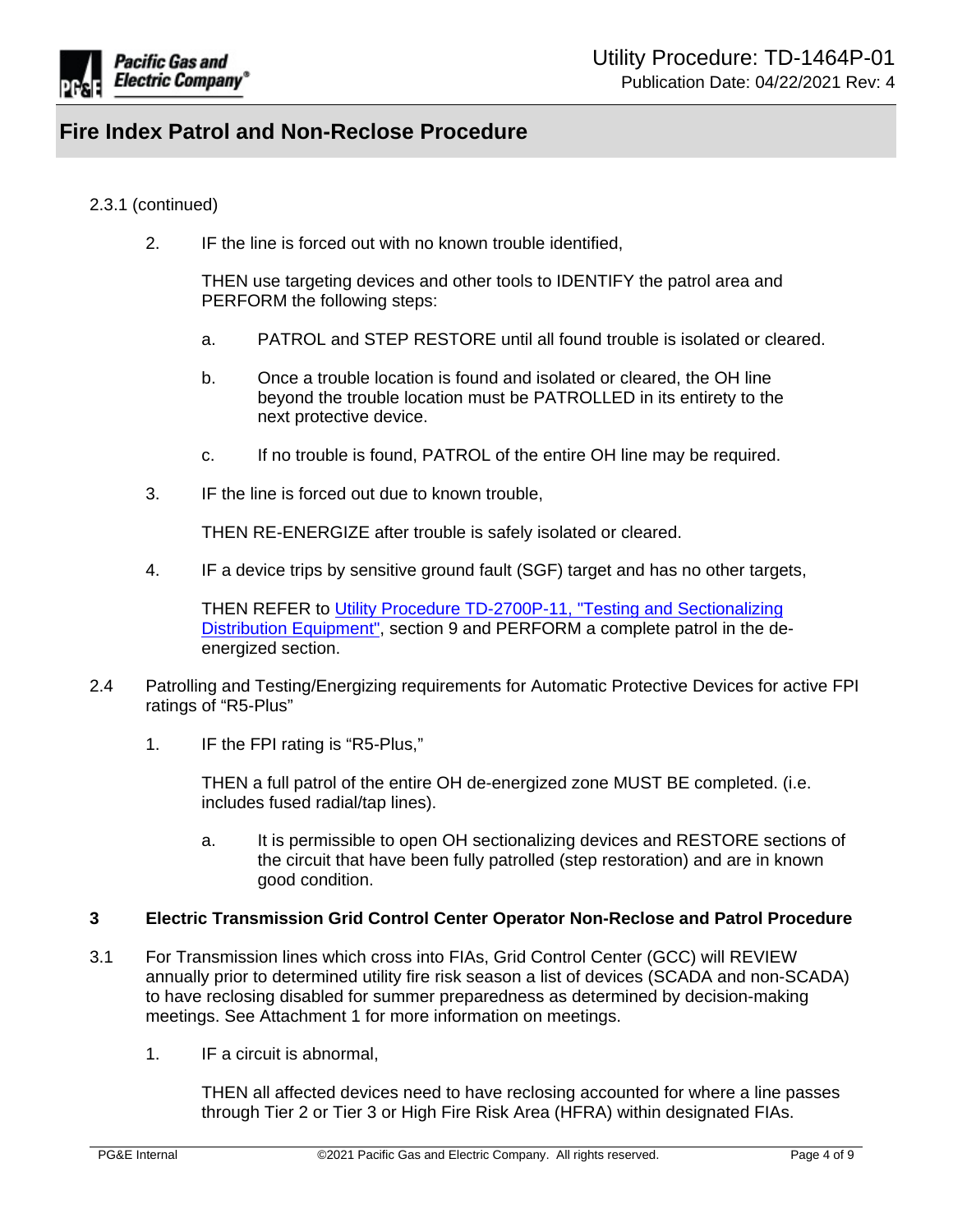

- 3.2 For FPI conditions "R3" and below, facilities MAY be tested in accordance [Utility Procedure](https://ecmappwlsp01c2.comp.pge.com/TILVIEWER?chronicleId=09131aad86372a1c&vd=true&device=false)  [TD-1400P-07, "System Emergencies and Responding Alarms"](https://ecmappwlsp01c2.comp.pge.com/TILVIEWER?chronicleId=09131aad86372a1c&vd=true&device=false), Section 6.
- 3.3 **DO NOT** TEST facilities with a current FPI Rating of "R4" until the following actions have been taken:
	- 1. The entire line must be PATROLLED unless fault targeting devices are installed and can be used.
		- a. IF fault targeting devices can be USED,

THEN EVALUATE targets, ISOLATE and RESTORE customers.

b. IF fault targeting devices are not available,

THEN DO NOT ENERGIZE any portion of line that has not been patrolled.

- 3.4 BEGIN patrol based on ability to SECTIONALIZE and RESTORE the largest number of customers, if possible.
- 3.5 **DO NOT** TEST facilities with a current FPI rating of "R5" or above until 100% of the deenergized equipment has been PATROLLED and all found trouble was CLEARED.
- 3.6 230kV line reclosing will remain enabled, unless the line experiences a momentary outage AND the line passes through a Fire Index that is rated at FPI "R4" or "R5" on the day the outage occurs. If this occurs, PERFORM the following steps:
	- 1. The operator must DISABLE reclosing via SCADA to prevent additional testing.
	- 2. ENSURE that 230kV line remains reclose-disabled until the line has been patrolled.
	- 3. LOG the affected devices and Fire Indexes using the Transmission Operations Tracking and Logging (TOTL). SEE sample of Logging System in [Figure 2](#page-5-0) on Page 6.
		- a. USE the fire attribute check box this action reveals the Fire Details button.
		- b. CAPTURE and SAVE Fire Index details.
		- c. SAVE logging information so that it will be present in the Daily Chronological Log.
- 3.7 IF the FPI Rating is "R5-Plus,"

THEN CUT OUT reclosing on all 230kV lines in the affected FIA.

3.8 IF current FPI Ratings change previous FPI ratings,

THEN the operator must TAKE the appropriate action according to this procedure.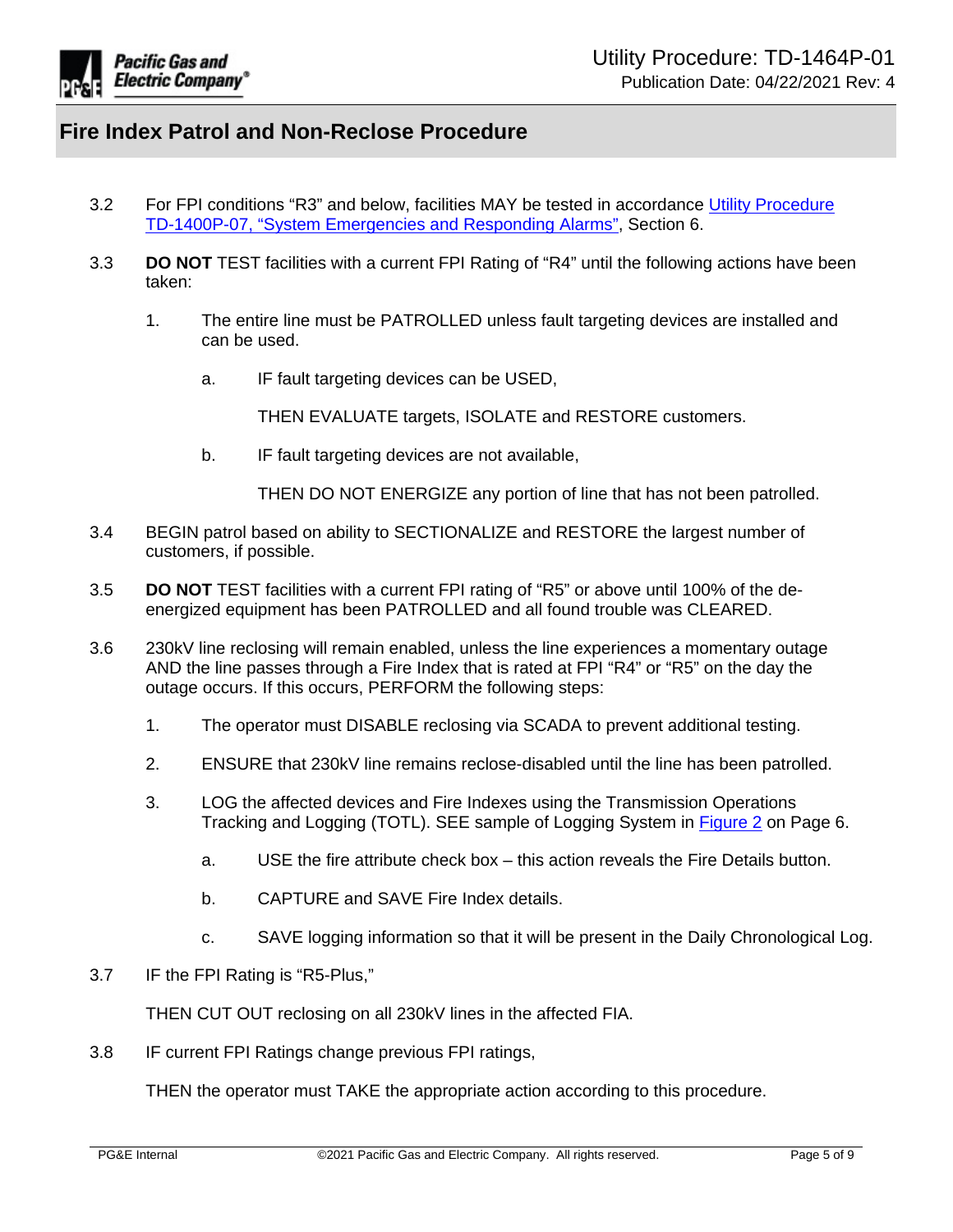

# <span id="page-5-0"></span>3.8 (continued)

|                                | Log   Log ID:2291906<br>Create WorkCard Create Internation Create Log Switch Log : 0 |                                   |                                         |                            |                                                 |                                   | Seve as Template<br>Ernell / Epoge<br><b>Status: New</b> |
|--------------------------------|--------------------------------------------------------------------------------------|-----------------------------------|-----------------------------------------|----------------------------|-------------------------------------------------|-----------------------------------|----------------------------------------------------------|
|                                |                                                                                      |                                   |                                         |                            |                                                 |                                   |                                                          |
|                                |                                                                                      |                                   |                                         |                            |                                                 |                                   | Save Log                                                 |
|                                | Jurisdiction <sup>2</sup> Select                                                     |                                   | $\sim$                                  |                            |                                                 | EventDTS: 05/24/2010 (28 07:58 4) |                                                          |
|                                | Resource Type* Select                                                                |                                   | $\scriptstyle\rm v$                     |                            | Comments / Purpose                              |                                   |                                                          |
|                                |                                                                                      | <b>Nesource:</b> Selection Option | $\cdot$                                 |                            |                                                 |                                   |                                                          |
|                                | Valuga?                                                                              | Soloct                            | ٠                                       |                            | Ref. Interruption No.                           |                                   |                                                          |
| Fire Attribute opens           | Contact                                                                              |                                   | Add Contact                             |                            | Ref. Card No.                                   |                                   |                                                          |
| <b>Fire Details Tab</b>        | Atributes Fire                                                                       |                                   | $\tau$                                  |                            |                                                 |                                   |                                                          |
|                                |                                                                                      | Fire Details                      |                                         |                            |                                                 |                                   |                                                          |
|                                |                                                                                      |                                   |                                         |                            |                                                 |                                   |                                                          |
| Logs                           |                                                                                      |                                   |                                         |                            |                                                 |                                   |                                                          |
| Log ID &                       | <b>Airsdiction</b>                                                                   |                                   | <b>Resource Name</b><br><b>ENVILOTS</b> | Auto Log Contact           | Created By                                      |                                   | <b>Dotata</b>                                            |
| . .                            |                                                                                      | . .                               | m                                       |                            | x F                                             |                                   | $\times$ 0                                               |
|                                |                                                                                      |                                   |                                         |                            |                                                 |                                   |                                                          |
|                                |                                                                                      |                                   |                                         |                            |                                                 |                                   |                                                          |
| <b>TRANSMISSION OPERATIONS</b> |                                                                                      |                                   |                                         |                            |                                                 |                                   |                                                          |
| <b>Fire Details</b>            |                                                                                      |                                   | Link to Fire Index                      |                            | <b>Fire Details</b>                             |                                   |                                                          |
|                                |                                                                                      |                                   |                                         |                            |                                                 |                                   |                                                          |
|                                | Log ID: 2291906   Fire Index                                                         |                                   |                                         |                            |                                                 |                                   |                                                          |
|                                |                                                                                      |                                   |                                         |                            |                                                 |                                   |                                                          |
| Fire*                          |                                                                                      |                                   | <b>Location of Fire</b>                 |                            |                                                 |                                   |                                                          |
| Fire Start:                    |                                                                                      |                                   | Lattude:                                |                            | Structure No.:                                  |                                   |                                                          |
|                                | 05/24/2019 曲 07:58 ①                                                                 |                                   |                                         |                            |                                                 |                                   |                                                          |
| Fire End:                      |                                                                                      |                                   | Longitude:                              |                            | Msterial at Origin:                             | Select                            |                                                          |
|                                |                                                                                      |                                   |                                         |                            |                                                 |                                   |                                                          |
|                                | 11 茴 二〇                                                                              |                                   |                                         |                            |                                                 |                                   |                                                          |
| <b>Fire Details</b>            |                                                                                      |                                   |                                         | <b>PG&amp;E Facilities</b> |                                                 |                                   |                                                          |
|                                |                                                                                      |                                   |                                         | Facility Identification.*  |                                                 |                                   |                                                          |
| Size                           |                                                                                      |                                   | Suppressed by:                          |                            |                                                 | Voltage: Select                   | $\scriptstyle\star$                                      |
| Area:                          |                                                                                      | Suppressing Agency:               |                                         |                            | Equipment involved with ignition (heat source): |                                   |                                                          |
| $\Box$ Building                |                                                                                      |                                   |                                         |                            |                                                 |                                   |                                                          |
|                                |                                                                                      |                                   |                                         |                            |                                                 |                                   |                                                          |
| <b>Notes</b>                   |                                                                                      |                                   |                                         | <b>Suspected Cause</b>     |                                                 |                                   |                                                          |
|                                |                                                                                      |                                   |                                         |                            | Suspected Ignition Cause:                       |                                   |                                                          |
|                                |                                                                                      |                                   |                                         |                            | <b>Factors that</b>                             |                                   |                                                          |
|                                |                                                                                      |                                   |                                         |                            | Contribute to ignition:                         |                                   |                                                          |
|                                |                                                                                      |                                   |                                         |                            |                                                 |                                   |                                                          |
|                                |                                                                                      |                                   |                                         |                            |                                                 |                                   |                                                          |
|                                |                                                                                      |                                   | $\times$ Cancel Fire Details            | Save Fire Details          |                                                 |                                   |                                                          |

**Figure 2.: Example of logging system**

# **END of Instructions**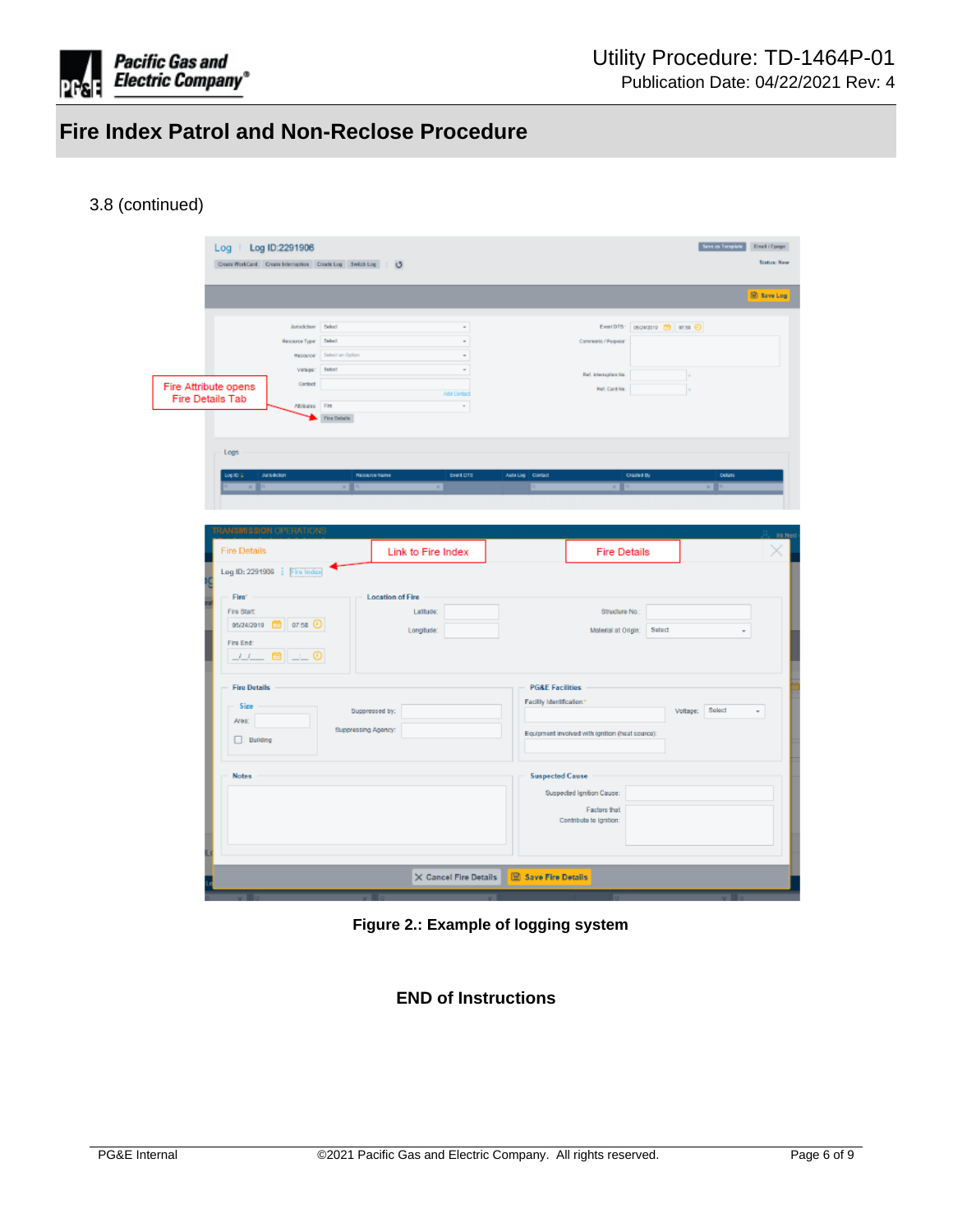

### **DEFINITIONS**

**Fire Index Area (FIA):** A geographical area over which fire danger determinations are produced, which will determine the proper mitigations required as laid out in Utility Standard TD-1464S and this Procedure.

**High Fire Risk Area (HFRA):** The High Fire Risk Area includes Tier 2 and Tier 3 of the CPUC High Fire Threat District (HFTD) with incremental additional areas evaluated by PG&E to have elevated fire risk.

**High Fire Threat District (HFTD):** CPUC-approved delineated areas, where there is an elevated or extreme risk (including likelihood and potential impacts on people and property) from utility associated wildfires. The districts are designated under three levels:

- **Zone 1:** High Hazard Zones on the U.S. Forest Service-California Department of Forestry and Fire Protection (CAL FIRE) joint map of Tree Mortality High Hazard Zones
- **Tier 2:** Elevated risk for utility-associated wildfires
- **Tier 3:** Extreme risk for utility associated wildfires

### **IMPLEMENTATION RESPONSIBILITIES**

The directors of electric grid transmission and distribution control center operations are responsible for ensuring their personnel are aware of and comply with this procedure.

Personnel involved in the operation of the electric grid transmission and distribution systems, and associated Company equipment, must comply with the instructions in this procedure.

Personnel are responsible for executing only the work for which they have been trained. When necessary, personnel must notify their supervisor of any additional training, equipment, or resources they need to perform their assigned duties and/or job assignments.

### **GOVERNING DOCUMENT**

[Utility Standard TD-1464S, "Preventing and Mitigating Fires While Performing PG&E Work"](https://ecmappwlsp01c2.comp.pge.com/TILVIEWER?chronicleId=09131aad80e0659e&vd=true&device=false)

### **COMPLIANCE REQUIREMENT / REGULATORY COMMITMENT**

Records and Information Management: PG&E records are company assets that must be managed with integrity to ensure authenticity and reliability. Each Line of Business (LOB) must manage Records and Information in accordance with the Enterprise Records and Information (ERIM) Policy, Standards and Enterprise Records Retention Schedule (ERRS). Each Line of Business (LOB) is also responsible for ensuring records are complete, accurate, verifiable and can be retrieved upon request. Refer to [GOV-7101S, "Enterprise Records and Information](file:///C://Users/C5B9/AppData/Local/Packages/Microsoft.MicrosoftEdge_8wekyb3d8bbwe/TempState/Downloads/GOV-7101_GOV-7101+Records+Management+Standard%2520(1).pdf)  [Management Standard"](file:///C://Users/C5B9/AppData/Local/Packages/Microsoft.MicrosoftEdge_8wekyb3d8bbwe/TempState/Downloads/GOV-7101_GOV-7101+Records+Management+Standard%2520(1).pdf) for further records management guidance or contact ERIM at Enterprise\_RIM@pge.com."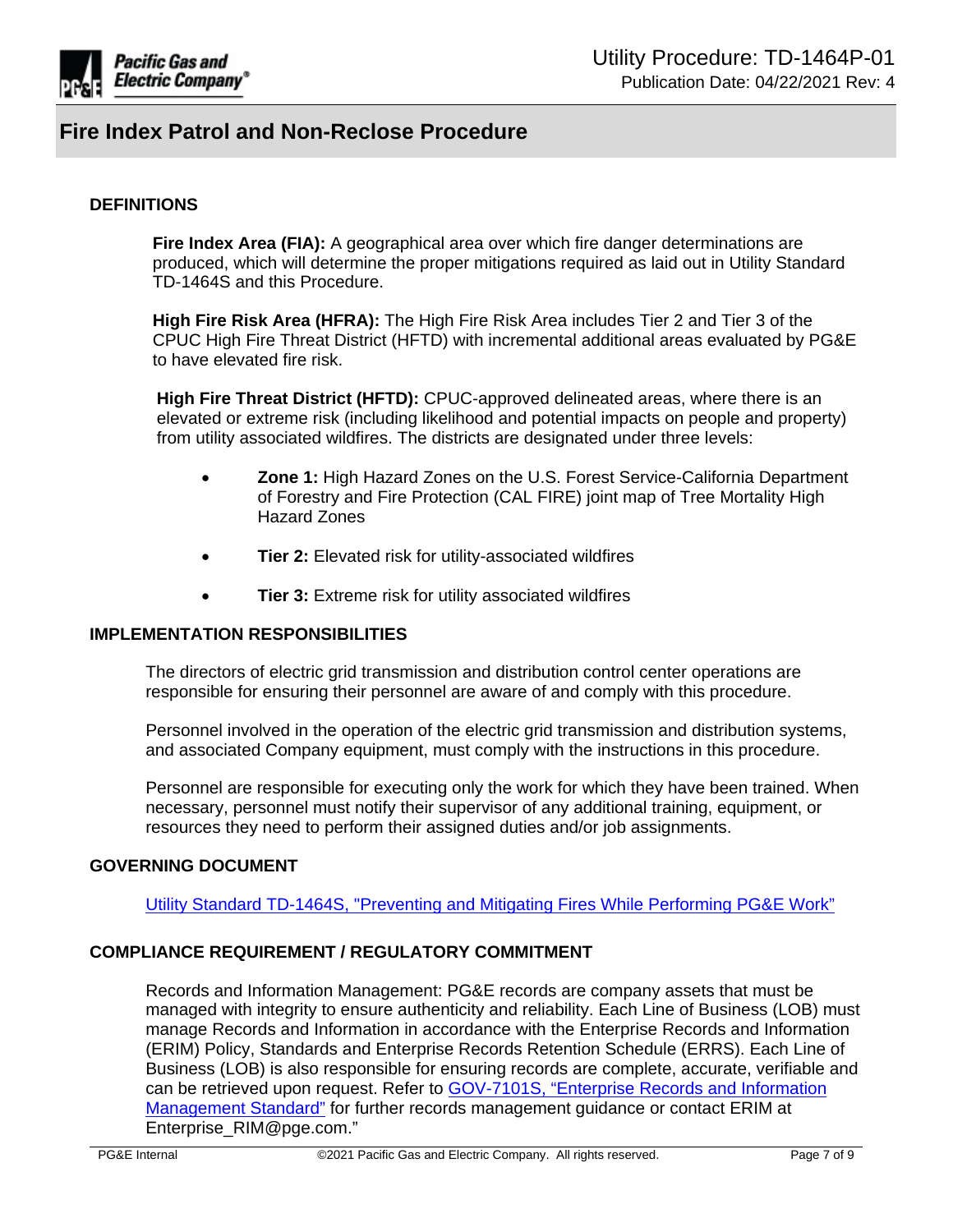

### **REFERENCE DOCUMENTS**

**Developmental References:**

NA

### **Supplemental References:**

[Code of Safe Practices](http://pgeweb.utility.pge.com/safety/)

[Power Line Fire Prevention Field Guide](https://osfm.fire.ca.gov/media/8482/fppguidepdf126.pdf)

Utility Standard:

[TD-2700S, "Electric Distribution General Operating, Clearance, and Non-Test Instructions"](https://ecmappwlsp01c2.comp.pge.com/TILVIEWER?chronicleId=09131aad80dfd82a&vd=true&device=false)

Utility Procedures:

[TD-1400P-07, "System Emergencies and Responding Alarms"](https://ecmappwlsp01c2.comp.pge.com/TILVIEWER?chronicleId=09131aad86372a1c&vd=true&device=false)

[TD-2700P-04, "Processing Applications for Work and Switching Logs"](https://ecmappwlsp01c2.comp.pge.com/TILVIEWER?chronicleId=09131aad80e081d2&vd=true&device=false)

[TD-2700P-11, "Testing and Sectionalizing Distribution Equipment"](https://ecmappwlsp01c2.comp.pge.com/TILVIEWER?chronicleId=09131aad80e025d7&vd=true&device=false)

### **APPENDICES**

NA

# **ATTACHMENTS**

[TD-1464P-01 Attachment 1, Recloser Auto Disablement / Re-enablement Decision-Making](https://ecmappwlsp01c2.comp.pge.com/TILVIEWER?chronicleId=09131aad8e2ceb1f&vd=false&device=false)  **[Meeting](https://ecmappwlsp01c2.comp.pge.com/TILVIEWER?chronicleId=09131aad8e2ceb1f&vd=false&device=false)** 

### **DOCUMENT RECISION**

NA

# **DOCUMENT APPROVER**

MaryAnn Dillahunty, Director, Distribution Control Center

Sandra Ellis, Director Grid Operations

# **DOCUMENT OWNER**

Shawn Holder, Interim Director, Public Safety Power Shutoff